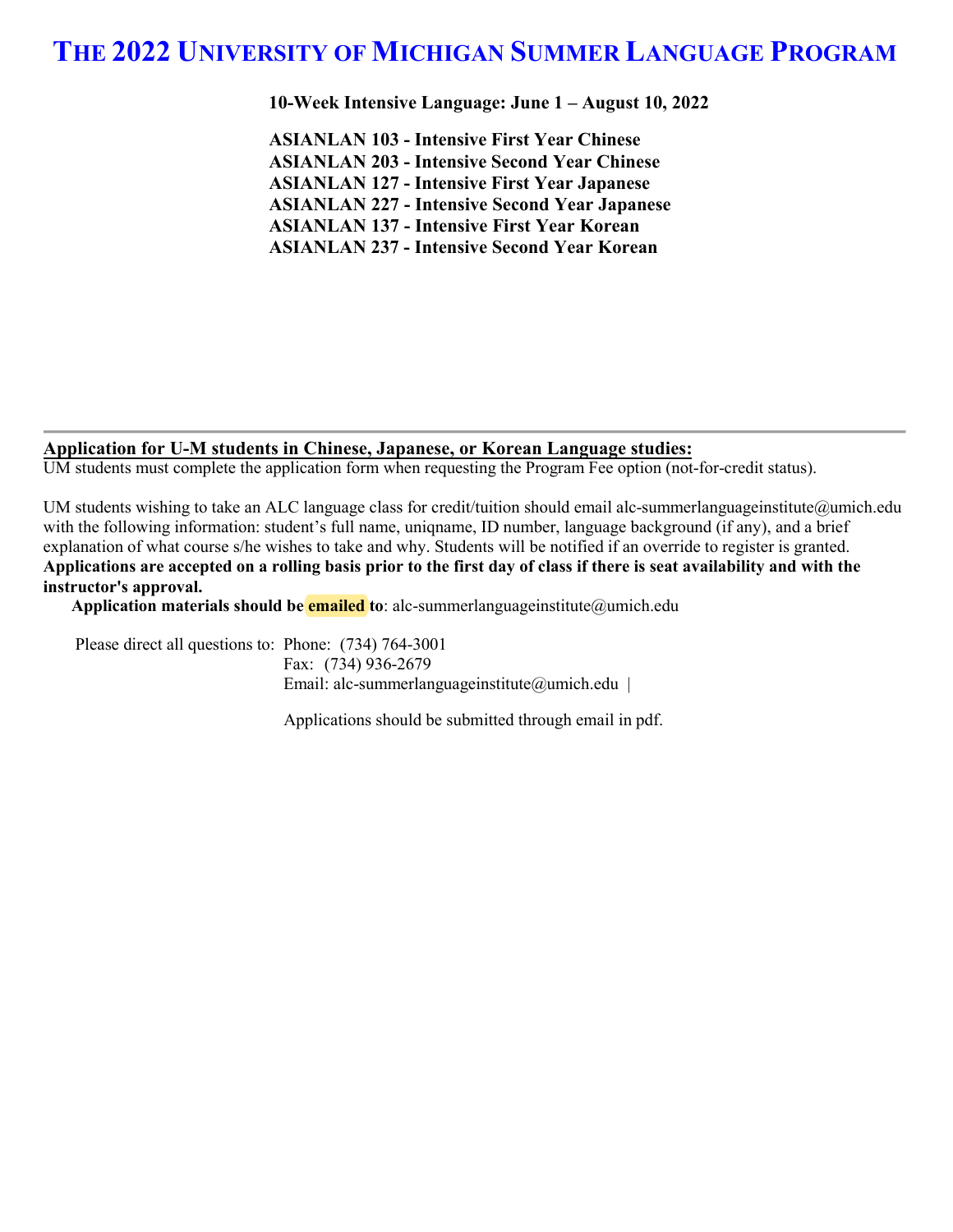*Students admitted for the Program Fee (not-for-credit) Option:*

- Payment must be made by credit card. This is the only form of payment we can accept under the current circumstances. Details about how to make your credit card payment will be included in your acceptance communication.
- Program Fees are not paid through Student Accounts or UM-Sponsors.
- Please note it is the responsibility of the student to ensure that payment is made.
- If a third party will be covering the cost of the program fee it is the responsibility of the student
- to ensure that payments are made in a timely manner. All other questions should be directed to the language department.
- •

Please note: Students choosing the Program Fee option *should not* register for the language course through Wolverine Access. Students enrolled in the Program Fee Option will receive a Certificate of Completion upon the successful completion of the course. Course credits will not appear on a transcript and will not be transferable to other universities. Undergraduate students considering this option are strongly encouraged to discuss this decision with their academic advisor prior to applying.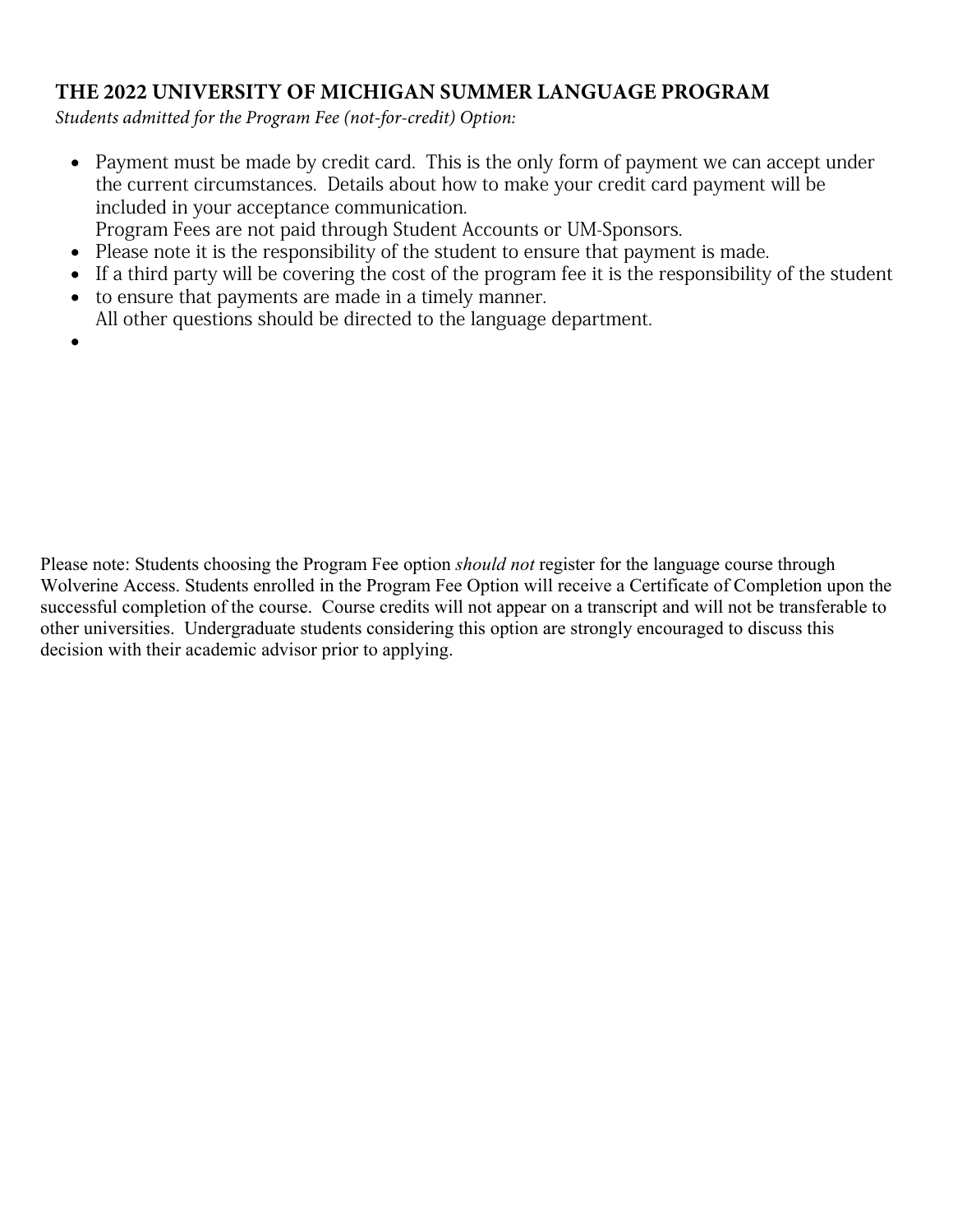## **PROGRAM FEE APPLICATION FOR UM STUDENTS**

| 2.<br>$U-M I.D.$<br>1. Name                                                                                                                                                                                                                                                                                                         |  |  |  |  |  |  |  |  |
|-------------------------------------------------------------------------------------------------------------------------------------------------------------------------------------------------------------------------------------------------------------------------------------------------------------------------------------|--|--|--|--|--|--|--|--|
| $\overline{(First)}$<br>(Middle)<br>(Last)                                                                                                                                                                                                                                                                                          |  |  |  |  |  |  |  |  |
| 2. Applying for:<br>$\bullet$ Ten-Week Intensive Summer Term (6/1-8/10)                                                                                                                                                                                                                                                             |  |  |  |  |  |  |  |  |
| Course Number:                                                                                                                                                                                                                                                                                                                      |  |  |  |  |  |  |  |  |
| 3. Permanent Address-including city and zip code:                                                                                                                                                                                                                                                                                   |  |  |  |  |  |  |  |  |
| 4. Permanent Telephone Number                                                                                                                                                                                                                                                                                                       |  |  |  |  |  |  |  |  |
| 5. Current Address --including city and zip code _______________________________                                                                                                                                                                                                                                                    |  |  |  |  |  |  |  |  |
|                                                                                                                                                                                                                                                                                                                                     |  |  |  |  |  |  |  |  |
|                                                                                                                                                                                                                                                                                                                                     |  |  |  |  |  |  |  |  |
| 8. State of Legal Residence County of Legal Residence Thow long has the above state been your legal residence? Month Vear                                                                                                                                                                                                           |  |  |  |  |  |  |  |  |
| 9. For which term were you admitted to U-M?                                                                                                                                                                                                                                                                                         |  |  |  |  |  |  |  |  |
| 10. In which U-M school/college are you currently enrolled                                                                                                                                                                                                                                                                          |  |  |  |  |  |  |  |  |
| Undergraduate: Upper division $\boxed{\underline{\qquad}}$ Lower division $\boxed{\underline{\qquad}}$                                                                                                                                                                                                                              |  |  |  |  |  |  |  |  |
| 11. Check one:<br>a. I wish to take this course for credit (If a. you will be required to register on the first day of class.) OR<br>b. □ I wish to take this course as a non-credit Program Fee student. (You will receive a Certificate of<br>Completion rather than a transcript after the successful completion of the course.) |  |  |  |  |  |  |  |  |
| I certify that the above statements are true.                                                                                                                                                                                                                                                                                       |  |  |  |  |  |  |  |  |

Student's Signature\_\_\_\_\_\_\_\_\_\_\_\_\_\_\_\_\_\_\_\_\_\_\_\_\_\_\_\_\_\_\_\_\_\_\_\_\_\_ Date \_\_\_\_\_\_\_\_\_\_\_\_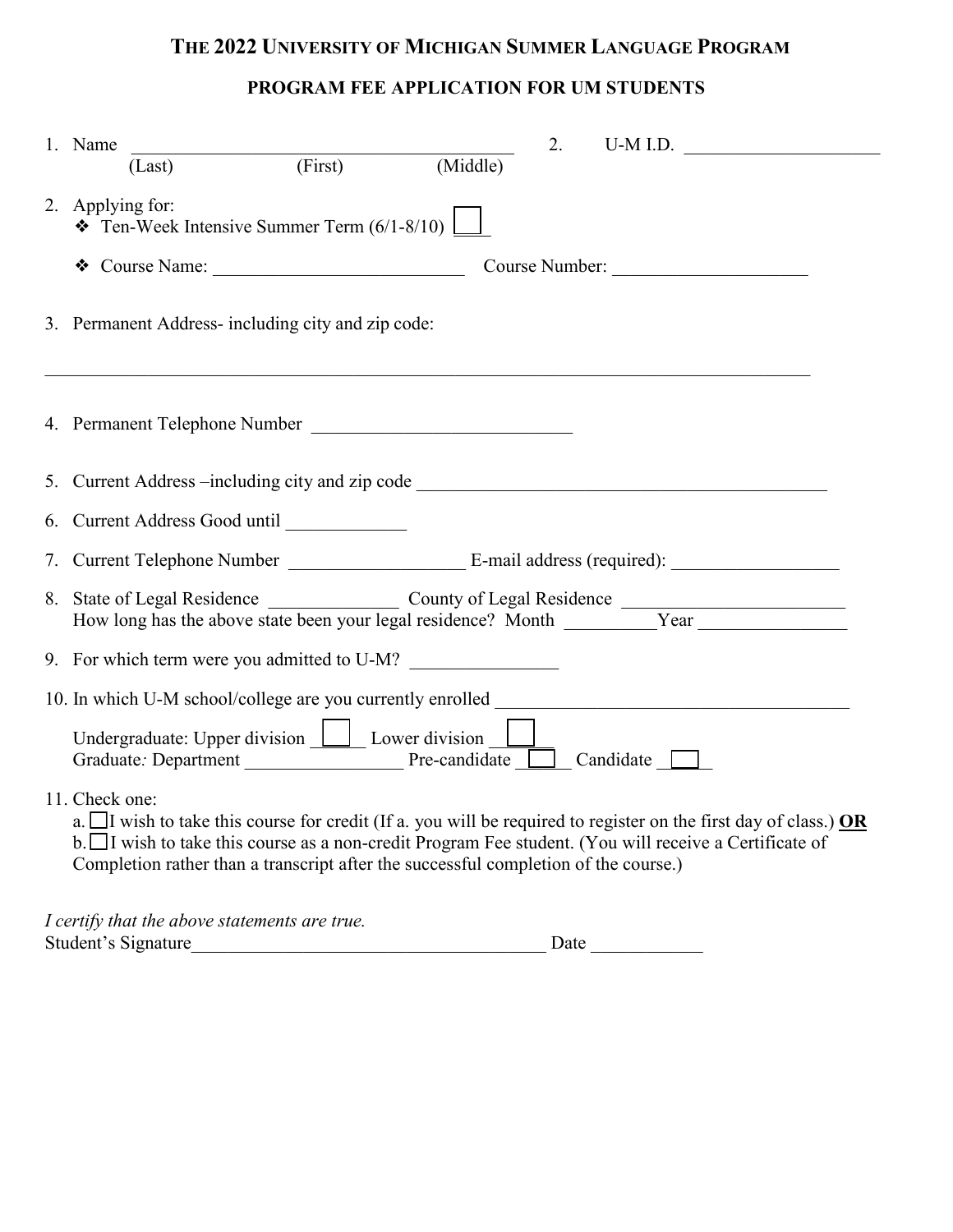#### **LANGUAGE REPORT FOR U-M STUDENTS (Only required for applying to 200-level or higher courses.)**

This form must to be sent by the recommender to

Email: alc-summerlanguageinstitute@umich.edu| Application materials should be submitted through email in pdf.

*Name of Applicant: Name of Language Teacher:*

Position/Title:

Applicant: sign here to waive your right of access to the information below.

Dept./Institution:

Title of course(s) applicant plans to take:

If this evaluation is not based on courses you taught to the applicant, please indicate how your evaluation was determined (e.g., "by means of a test," "through daily contact," etc.).

 $\_$  ,  $\_$  ,  $\_$  ,  $\_$  ,  $\_$  ,  $\_$  ,  $\_$  ,  $\_$  ,  $\_$  ,  $\_$  ,  $\_$  ,  $\_$  ,  $\_$  ,  $\_$  ,  $\_$  ,  $\_$  ,  $\_$  ,  $\_$  ,  $\_$  ,  $\_$  ,  $\_$  ,  $\_$  ,  $\_$  ,  $\_$  ,  $\_$  ,  $\_$  ,  $\_$  ,  $\_$  ,  $\_$  ,  $\_$  ,  $\_$  ,  $\_$  ,  $\_$  ,  $\_$  ,  $\_$  ,  $\_$  ,  $\_$  ,

\_\_\_\_\_\_\_\_\_\_\_\_\_\_\_\_\_\_\_\_\_\_\_\_\_\_\_\_\_\_\_\_\_\_\_\_\_\_\_\_\_\_\_\_ \_\_\_\_\_\_\_\_\_\_\_\_\_\_\_\_\_\_\_\_\_\_\_\_\_\_\_\_\_\_\_\_\_\_\_\_\_\_\_\_\_\_\_\_\_\_\_

Language teacher's signature **Date** 

| Language courses you taught to applicant |  |  |  |  |  |  |
|------------------------------------------|--|--|--|--|--|--|
| Course title                             |  |  |  |  |  |  |
|                                          |  |  |  |  |  |  |
| Specific language or dialect taught      |  |  |  |  |  |  |
| Number of weeks in course                |  |  |  |  |  |  |
| Number of contact hours per week         |  |  |  |  |  |  |
| <b>Textbook or teaching materials</b>    |  |  |  |  |  |  |

| Applicant's Language Abilities: Check the appropriate box in each category: "I" is the lowest level; "5" is the highest. |                                                                                          |  |  |  |  |  |
|--------------------------------------------------------------------------------------------------------------------------|------------------------------------------------------------------------------------------|--|--|--|--|--|
|                                                                                                                          |                                                                                          |  |  |  |  |  |
| <b>Speaking and Listening</b>                                                                                            | Aural Comprehension<br>Fluency of Self-Expression<br>Vocabulary Control<br>Pronunciation |  |  |  |  |  |
| Reading                                                                                                                  | Grasp of Grammar<br>Knowledge of Vocabulary<br>Reading Speed                             |  |  |  |  |  |
| Writing                                                                                                                  | Vocabulary Control<br>Control of Sentence Structure                                      |  |  |  |  |  |

**Indicate any special linguistic strengths or weaknesses:**

**How does this student compare with others at the same level?**

**Please feel free to supplement your comments or provide other pertinent information on the back of this sheet.**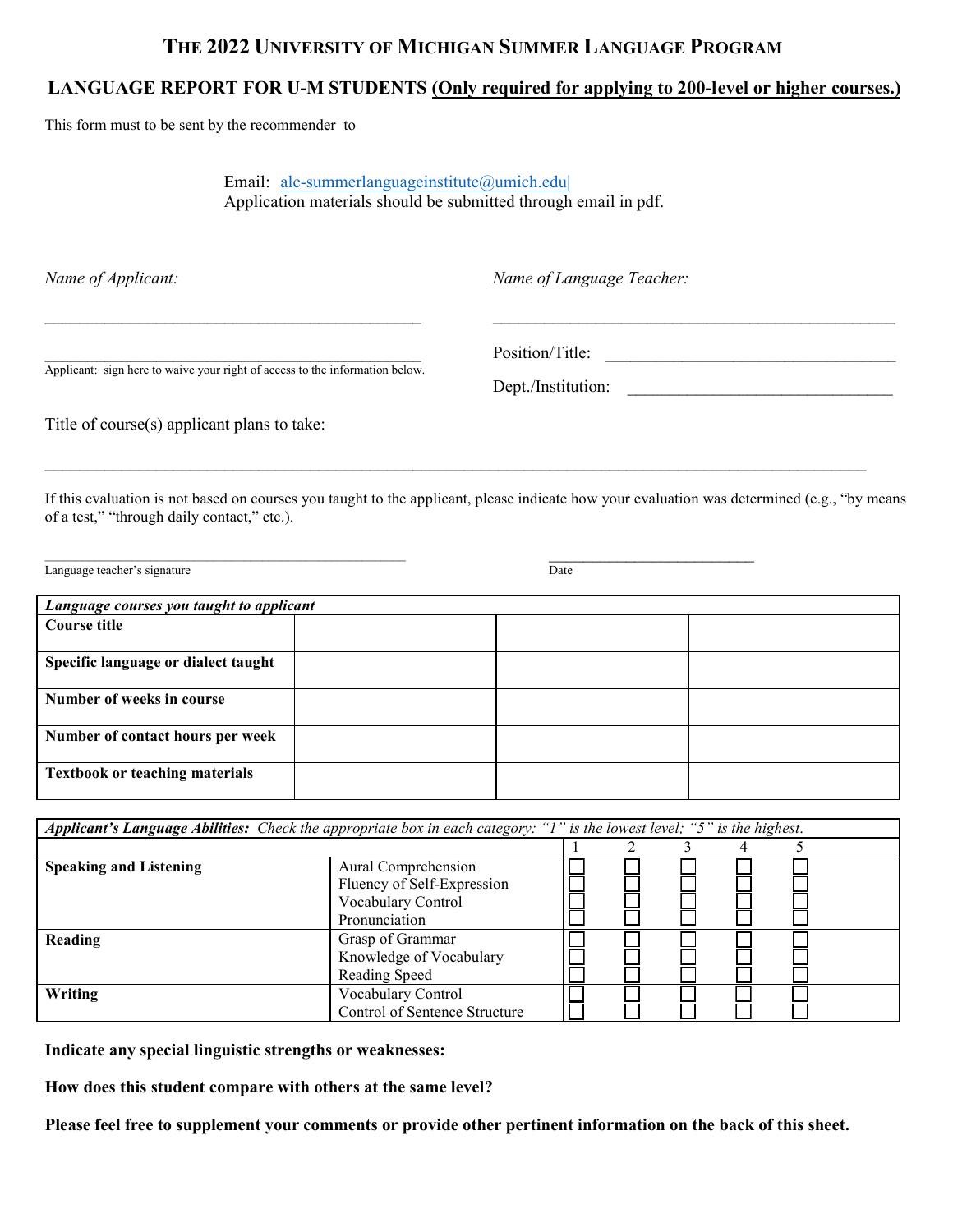#### **RECOMMENDATION FOR U-M STUDENTS**

This form must to be sent by the recommender to

Email: alc-summerlanguageinstitute@umich.edu| Application materials should be submitted through email in pdf.

\_\_\_\_\_\_\_\_\_\_\_\_\_\_\_\_\_\_\_\_\_\_\_\_\_\_\_\_\_\_\_\_\_\_\_\_\_\_\_\_\_\_\_\_ \_\_\_\_\_\_\_\_\_\_\_\_\_\_\_\_\_\_\_\_\_\_\_\_\_\_\_\_\_\_\_\_\_\_\_\_\_\_\_\_\_\_\_\_\_\_\_

*Name of Applicant: Name of Recommender:*

Position/Title:

Applicant: sign here to waive your right of access to the information below.

Dept./Institution:

Title of course(s) applicant plans to take:

Evaluation background: If this evaluation is not based primarily on courses you taught to the applicant, please indicate how your evaluation was determined (e.g., "by means of a test," "through daily contact," etc.). If necessary, please use the back of this form to supplement your comments or for any additional information.

 $\_$  ,  $\_$  ,  $\_$  ,  $\_$  ,  $\_$  ,  $\_$  ,  $\_$  ,  $\_$  ,  $\_$  ,  $\_$  ,  $\_$  ,  $\_$  ,  $\_$  ,  $\_$  ,  $\_$  ,  $\_$  ,  $\_$  ,  $\_$  ,  $\_$  ,  $\_$  ,  $\_$  ,  $\_$  ,  $\_$  ,  $\_$  ,  $\_$  ,  $\_$  ,  $\_$  ,  $\_$  ,  $\_$  ,  $\_$  ,  $\_$  ,  $\_$  ,  $\_$  ,  $\_$  ,  $\_$  ,  $\_$  ,  $\_$  ,

\_\_\_\_\_\_\_\_\_\_\_\_\_\_\_\_\_\_\_\_\_\_\_\_\_\_\_\_\_\_\_\_\_\_\_\_\_\_\_\_\_\_\_\_\_\_\_\_\_\_\_\_\_\_\_\_\_\_\_\_\_\_\_\_\_\_\_\_\_\_\_\_\_\_\_\_\_\_\_\_\_\_\_\_\_\_\_\_\_\_\_\_\_\_\_\_\_\_\_\_\_\_\_\_\_\_\_\_\_\_